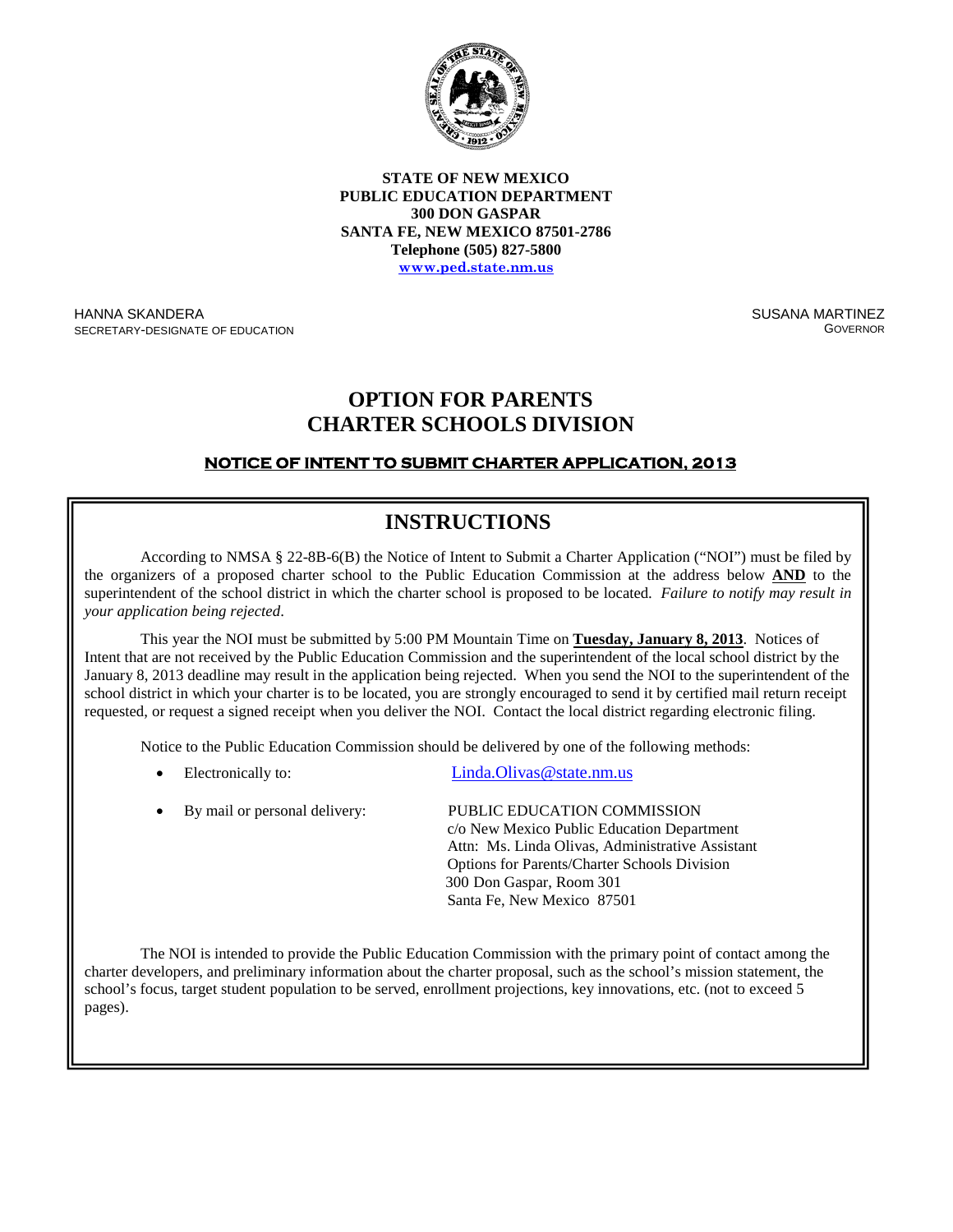#### **New Mexico Public Education Department Options for Parents, Charter Schools Division NOTICE OF INTENT TO SUBMIT CHARTER APPLICATION, 2013**

- 1. General Information
	- Name of Proposed School

Gallup-McKinley International Baccalaureate Program

• Grade levels to be offered and enrollment projections

| Grade Levels to be | <b>Projected Total</b> |
|--------------------|------------------------|
| <b>Offered</b>     | Enrollment             |
| 11-12th Grades     | 200                    |

• Primary Point of Contact

|      | Name Lynn Barr                                   |       |    |  |                      |
|------|--------------------------------------------------|-------|----|--|----------------------|
|      | Mailing Address   14106 Arcadia Rd Ne            |       |    |  |                      |
| City | Albuquerque                                      | State | NM |  | $\mathbb{Z}ip$ 87123 |
|      | <b>Phone</b> 505-730.5966                        |       |    |  |                      |
|      | <b>Email</b>   lynn.barr@cottonwoodclassical.org |       |    |  |                      |

2. Names, roles, and current employment of all persons on the applicant team, and qualifications of the team members to establish a high-quality charter school

|               |                 | <b>Qualifications:</b>                               |  |
|---------------|-----------------|------------------------------------------------------|--|
| <b>Name</b>   | Role on Team    | <b>Education, Employment, Experience</b>             |  |
| Max E. Perez  | Co-Founder      | Assistant Superintendant Learning Services Gallup    |  |
|               |                 | McKinley School District                             |  |
| Lynn Barr     | Co-Founder      | Founder Cottonwood Classical Preparatory School      |  |
|               |                 | BA, MA                                               |  |
|               |                 | International Baccalaureatte Coordinator             |  |
|               |                 | President and co-founder of the New Mexico           |  |
|               |                 | International Baccalaureatte Association             |  |
| Michael Vigil | <b>Business</b> | Chief Operations Officer for New Mexico Coalition of |  |
|               | Manager         | Charter Schools, Certified Public Accountan          |  |
|               |                 |                                                      |  |
|               |                 |                                                      |  |

3. Model or focus of the proposed school (e.g., performing arts, dual language, college prep, STEM, Montessori, IB):

The International Baccalaureatte Diploma Programme

4. Does the school expect to contract with another entity for either management, or substantial oversight or direction in the school's operation? Yes:  $\Box$  No:  $\boxtimes$ 

If YES, describe the entity and the role it will have in the school's operational plan.

N/A

- 5. Does the applicant team or any members of the team currently operate any other schools? Yes:  $\boxtimes$  No:  $\Box$ .
- 6. If the charter proposal is a replication, identify the school(s) you are replicating and the data that you have that support why this model should be replicated.

Cottonwood Classical Preparatory School. Supporting data is the International Baccalaureate accreditation, Cottonwood Classical's report card and re-authorization packet and CCPS's post-secondary statistics.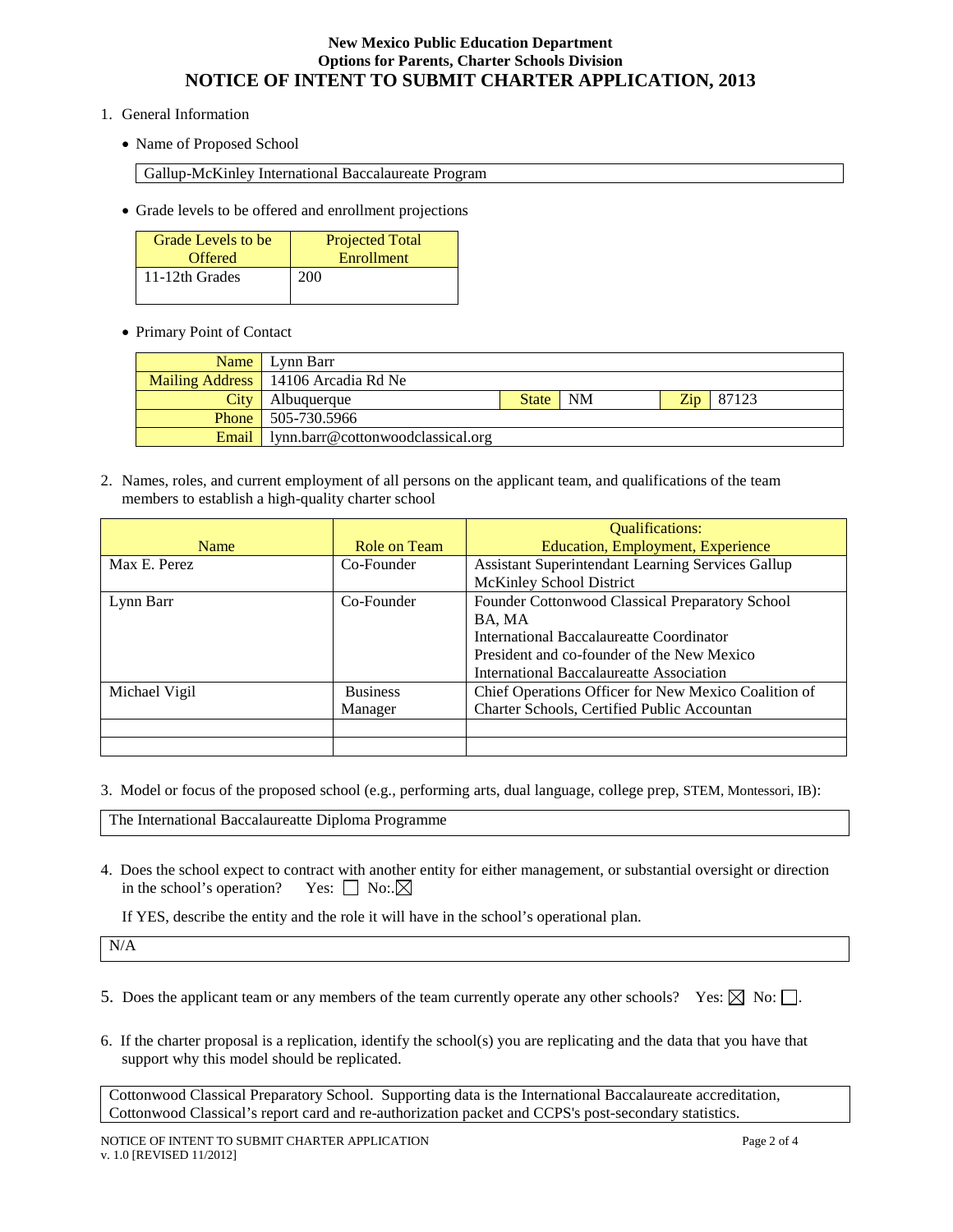#### **New Mexico Public Education Department Options for Parents, Charter Schools Division NOTICE OF INTENT TO SUBMIT CHARTER APPLICATION, 2013**

7. Vision/Mission statement. (2-3 sentences)

Gallup McKinley will adopt the International Baccalaureate mission statement:

The International Baccalaureate aims to develop inquiring, knowledgeable and caring young people who help to create a better and more peaceful world through intercultural understanding and respect.

To this end the organization works with schools, governments and international organizations to develop challenging programmes of international education and rigorous assessment.

These programmes encourage students across the world to become active, compassionate and lifelong learners who understand that other people, with their differences, can also be right.

- 8. Student population and geographical setting of the school
	- Define the targeted geographical area of the proposed school from which you expect to draw a significant number of your students.

The school would be housed at a current Gallup-McKinley high school and would draw students from the entire Gallup-McKinley school district.

• Describe the targeted student population including key demographic data (academic performance, home languages, ELL, and special education populations).

All students in a public school in the Gallup McKinley district that have successfully completed school requirements and met state standards to enter the  $11<sup>th</sup>$  grade and have the desire to become an International Baccalaureate Student.

• Identify where these students are most likely being educated currently and why they are expected to choose the proposed charter school for their future educational needs.

These students are currently being educated in the Gallup McKinley school district.

9. Provide evidence that the applicant team has assessed community need for a school of the nature that will be proposed in the application (e.g., objective surveys or other measures of local demand for the proposed educational program).

Gallup McKinley has been researching all different venues for alternative educational settings for school in the area as a means to raise the bar for education in the school district.

10. Identify significant innovative features that the school will implement in order to help it realize its vision / mission (e.g., non-traditional school year, longer school day, partner organizations, etc.).

Students from the entire district will be able to attend the IB school for both certificates and the full diploma. The school will be housed in an existing high school in the district.

11. Describe how the school will be more effective than the schools currently serving the targeted student population, and/or plans to improve student achievement and exceed the academic performance of existing public schools in the targeted service area and any data you have to support this assumption.

Staff will go through professional development and begin training at level 1 workshops through the IB learning programs. We will go through the accreditation process and submit Application A in 2013 with the International Baccalaureate offices.

Gallup McKinley believes as the IBO strategies that "we are motivated by a mission to create a better world through education. We value our hard earned reputation for quality, for high standards and for pedagogical leadership. We achieve our goals by working with partners and by actively involving our stakeholders,